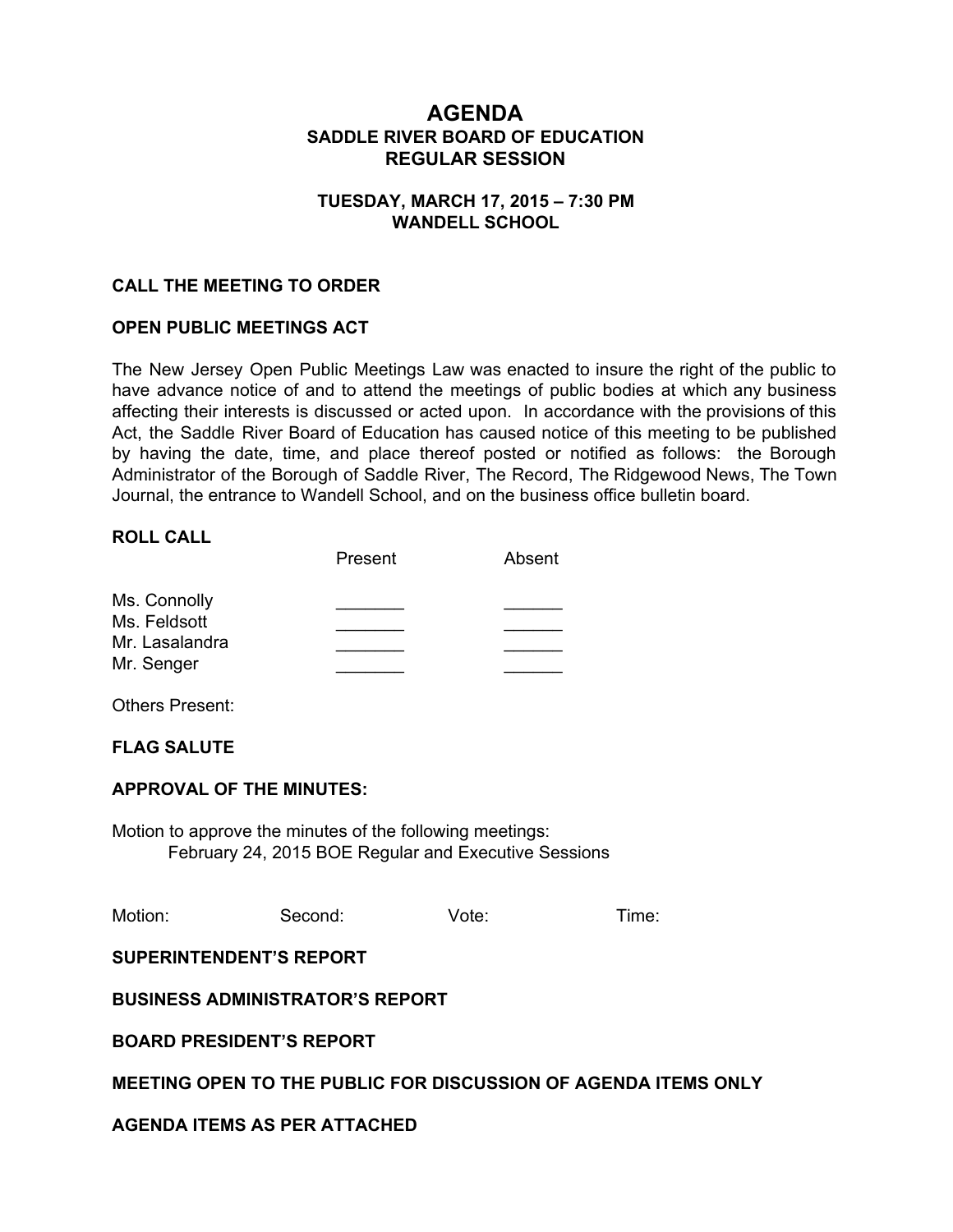#### **COMMITTEE REPORTS**

- 1. Finance/Budget Committee
- 2. Board Communications Committee
- 3. Technology Committee
- 4. Curriculum Committee
- 5. Renovation Committee
- 6. Wandell School Recreation Committee
- 7. Liaisons: Ramsey Board of Education Northern Highlands Board of Education
- 8. Home and School Association
- 9. New Jersey School Boards Association/NJSBA Legislative Committee
- 10. Policy Committee
- 11. Health, Well-being, Safety and Transportation Committee
- 12. Liaison to Mayor and Council
- 13. Negotiations Committee

#### **COMMENTS BY THE PUBLIC ON NONAGENDA ITEMS**

#### **MOTION TO ENTER EXECUTIVE SESSION**

WHEREAS Section 8 of the Open Public Meetings Act, Chapter 231, PL 1975, permits the exclusion of the public from a meeting in certain circumstances and

WHEREAS the Board is of the opinion that such circumstances presently exist

BE IT RESOLVED by the Saddle River Board of Education that:

The public shall be excluded from discussion of the hereinafter-specified subjects: The general nature of these subjects is: **Negotiations** 

It is anticipated at this time that the above-stated subject matters will be made public when the Board determines them to be no longer prejudicial or when the board takes formal action.

Motion: Second: Vote: Time:

#### **MOTION TO ADJOURN EXECUTIVE SESSION AND MEETING**

| Motion: | Second: | Vote: | Time: |
|---------|---------|-------|-------|
|         |         |       |       |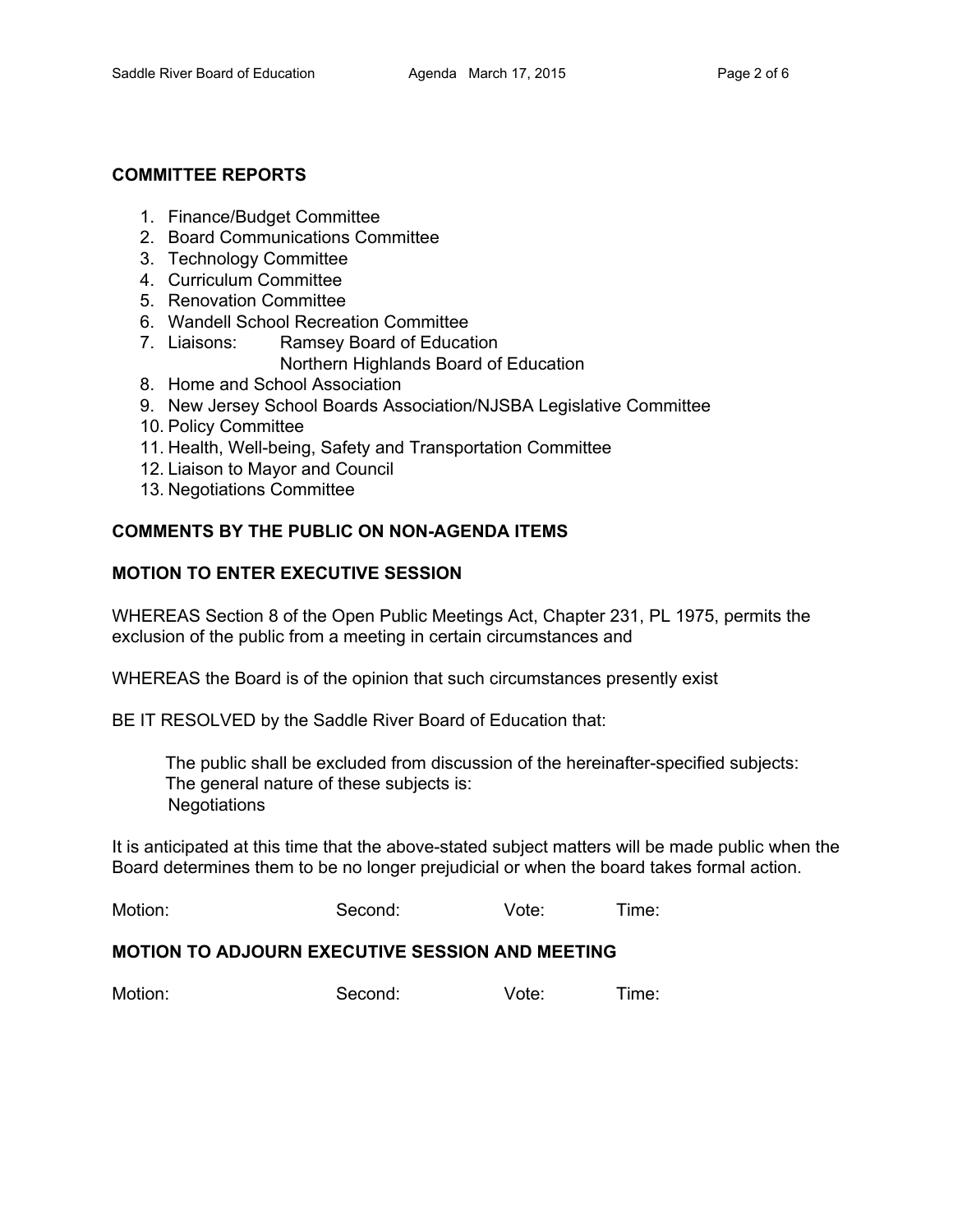### **SADDLE RIVER BOARD OF EDUCATION TUESDAY, MARCH 17, 2015 RESOLUTIONS – SUMMARY**

#### **ADMINISTRATION**

A-815 Transportation Services Agreement – South Bergen Jointure Commission 2015-2016 A-816 Adoption of Saddle River School District 2015-2016 Calendar A817 Approval of Practicum/Field Experience – Timothy Byrne A818 Approval of Volunteer Assistant for Softball Team 2015 A819 Approval of Volunteer Assistant for Baseball Team 2015 A-820 Appointment of Attendance Officers A-821 SRBOE Negotiations Committee

#### **HUMAN RESOURCES**

HR-1144 Hire Substitute Teachers, Aides and/or Office Workers HR-1145 Employment Contract - Logan - SBA/Board Secretary 2014-2015, 2015-2016 HR1146 Employment Contract – Festa – Administrative Assistant/Bookkeeper

# **EDUCATION**

E-780

#### **FINANCE**

F2203 Payment of Bills – March

F2204 Line Item Certification

F2205 Appropriation Transfers – February 2015

F2206 Board Secretary Report – February 2015

F2207 Treasurer Report – February 2015

F2208 Agreement – Treasurer and Board Secretary Report

F-2209 Authorization to Use Banked Cap for the District 2015-2016 Budget

F2210 Tentative Budget – 20152016

F2211 Disposal of Obsolete Laptop Computers

F2212 Authority to Void "Stale" Checks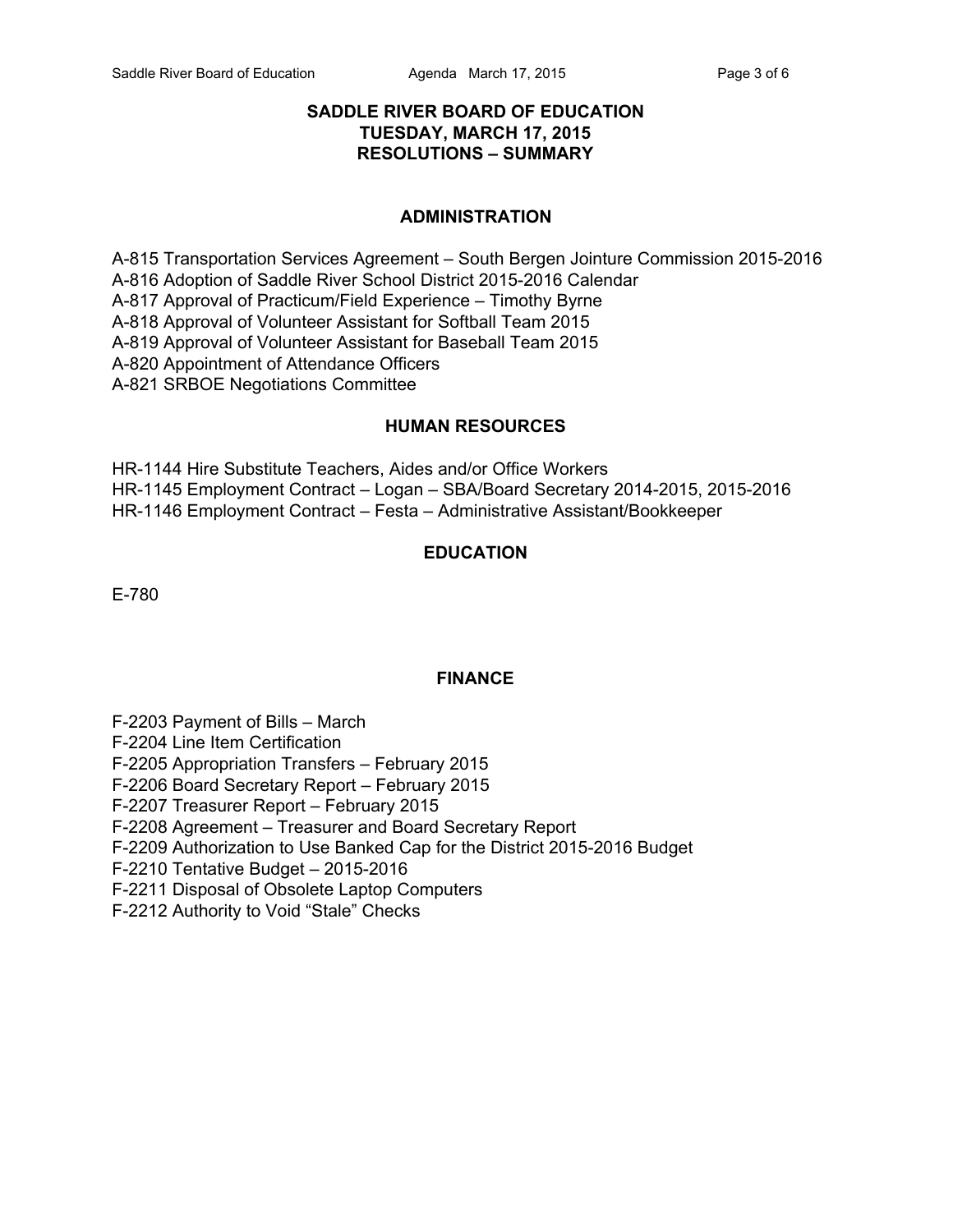#### **ADMINISTRATION**

### **A815 TRANSPORTATION SERVICES AGREEMENT – SOUTH BERGEN JOINTURE COMMISSION FOR 20152016**

BE IT RESOLVED that the Saddle River Board of Education does hereby approve an agreement with the South Bergen Jointure Commission, an approved Coordinated Transportation Service Agency, for the purpose of transporting students in accordance with Chapter 53, P.L. 1997 for the 2015-2016 school year. The services to be provided include, but are not limited to, the coordinated transportation of public, non-public and special education students.

BE IT FURTHER RESOLVED that the Saddle River Board of Education agrees to abide by the Transportation Services Agreement as published by the South Bergen Jointure Commission and attached to this resolution.

### **A816 ADOPTION OF SADDLE RIVER SCHOOL DISTRICT DRAFT 20152016 CALENDAR**

BE IT RESOLVED to adopt the attached District calendar (DRAFT) for the 2015-2016 school year.

# **A817 APPROVAL OF PRACTICUM/FIELD EXPERIENCE – TIMOTHY BYRNE**

BE IT RESOLVED to approve Timothy Byrne to complete Practicum/Field Experience at Wandell School from April 6, 2015 through May, 2015 as a requirement for Fairleigh Dickinson University.

#### **A818 APPROVAL OF VOLUNTEER ASSISTANT FOR GIRLS' SOFTBALL TEAM**

BE IT RESOLVED that the Saddle River Board of Education approves Tatya Altunian to be a volunteer assistant coach for the Wandell Girls' Softball Team for the 2015 season.

#### **A819 APPROVAL OF VOLUNTEER ASSISTANT FOR BASEBALL TEAM**

BE IT RESOLVED that the Saddle River Board of Education approves Chris Baird to be a volunteer assistant coach for the Wandell Baseball Team for the 2015 season.

# **A820 APPOINTMENT OF ATTENDANCE OFFICERS**

BE IT RESOLVED that the Saddle River Board of Education appoints Dr. William Ronzitti and Mr. Glenn Stokes as district attendance officers.

#### **A821 SADDLE RIVER BOARD NEGOTIATIONS COMMITTEE**

BE IT RESOLVED that the Saddle River Board of Education President wishes to change the members of the Negotiation Committee from Mr. Senger and Mr. LaSalandra to Ms. Connolly and Ms. Feldsott effective immediately.

ALL ADMINISTRATION MOTIONS BUNDLED FOR SINGLE VOTE: Motion: Second: Vote:

# **HUMAN RESOURCES**

# **HR1144 HIRE SUBSTITUTE TEACHERS, AIDES AND/OR OFFICE WORKERS**

BE IT RESOLVED, upon recommendation of the Superintendent, to hire the following individuals as substitute teachers, aides and/or office workers for the 2014-2015 school year, at the substitute rate of \$90.00 per day: Mia Anne Ritota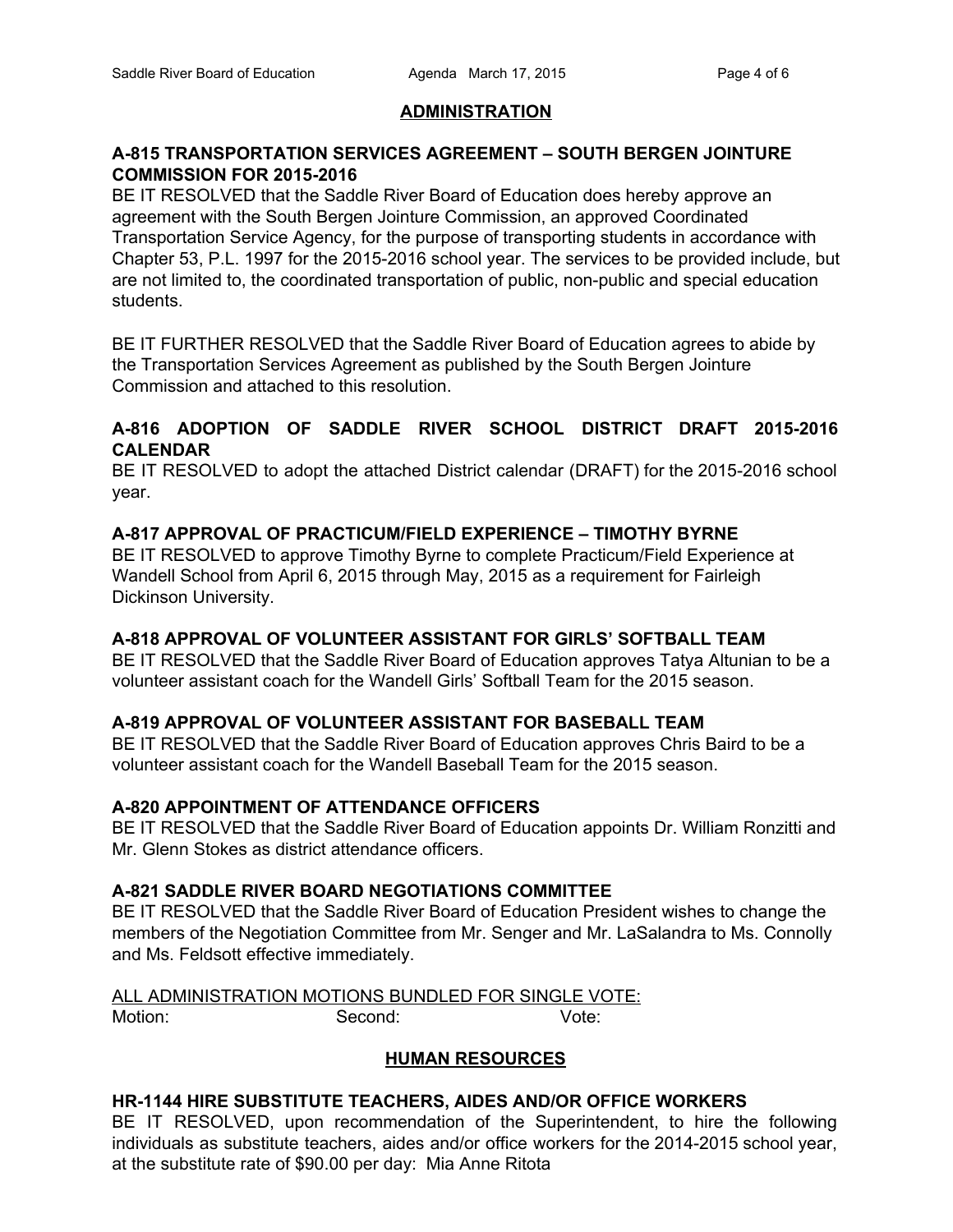# **HR1145 EMPLOYMENT CONTRACT – LOGAN SCHOOL BUSINESS ADMINISTRATOR/BOARD SECRETARY – 20142015 AND 20152016**

BE IT RESOLVED that, upon recommendation of the Superintendent, the Saddle River Board of Education approves the Employment Contract of Donna M. Logan as School Business Administrator and Board Secretary, which is on file in the Board of Education offices, for the periods April 13, 2015 through June 30, 2015, and July 1, 2015 through June 30, 2016, subject to the review and approval of the Bergen County Executive County Superintendent.

# **HR1146 EMPLOYMENT CONTRACT – FESTA – ADMINISTRATIVE ASSISTANT /BOOKKEEPER**

BE IT RESOLVED that, upon recommendation of the Superintendent, the Saddle River Board of Education approves the Employment Contract of Diana Festa as Administrative Assistant/Bookkeeper, which is on file in the Board of Education offices, to be effective on or about April 27, 2015 through June 30, 2015.

ALL HR MOTIONS BUNDLED FOR SINGLE VOTE:

| Motion:             |     | Second: |     |
|---------------------|-----|---------|-----|
| Roll Call Vote: IF: | JC: |         | HS: |

# **EDUCATION**

**E780**

ALL EDUCATION MOTIONS BUNDLED FOR SINGLE VOTE: Motion: Second: Vote:

#### **FINANCE**

#### **F2203 PAYMENT OF BILLS – MARCH 2015**

BE IT RESOLVED that the payment of bills for March 2015 as per the bill lists on file in the business office be approved.

#### **F2204 LINE ITEM CERTIFICATION**

BE IT RESOLVED that in compliance with NJAC 6:20-2A-10(e) that the Board of Education certifies that no major account or fund has been over-expended and that as of this report, sufficient funds are available to meet the District's financial obligations for the remainder of the fiscal year.

#### **F2205 APPROPRIATION TRANSFERS – FEBRUARY 2015**

BE IT RESOLVED that the appropriation transfers for the month of February 2015 as per the list on file in the business office be approved.

#### **F2206 BOARD SECRETARY REPORT – FEBRUARY 2015**

BE IT RESOLVED that the Reports of the Board Secretary for the month of February 2015 be approved.